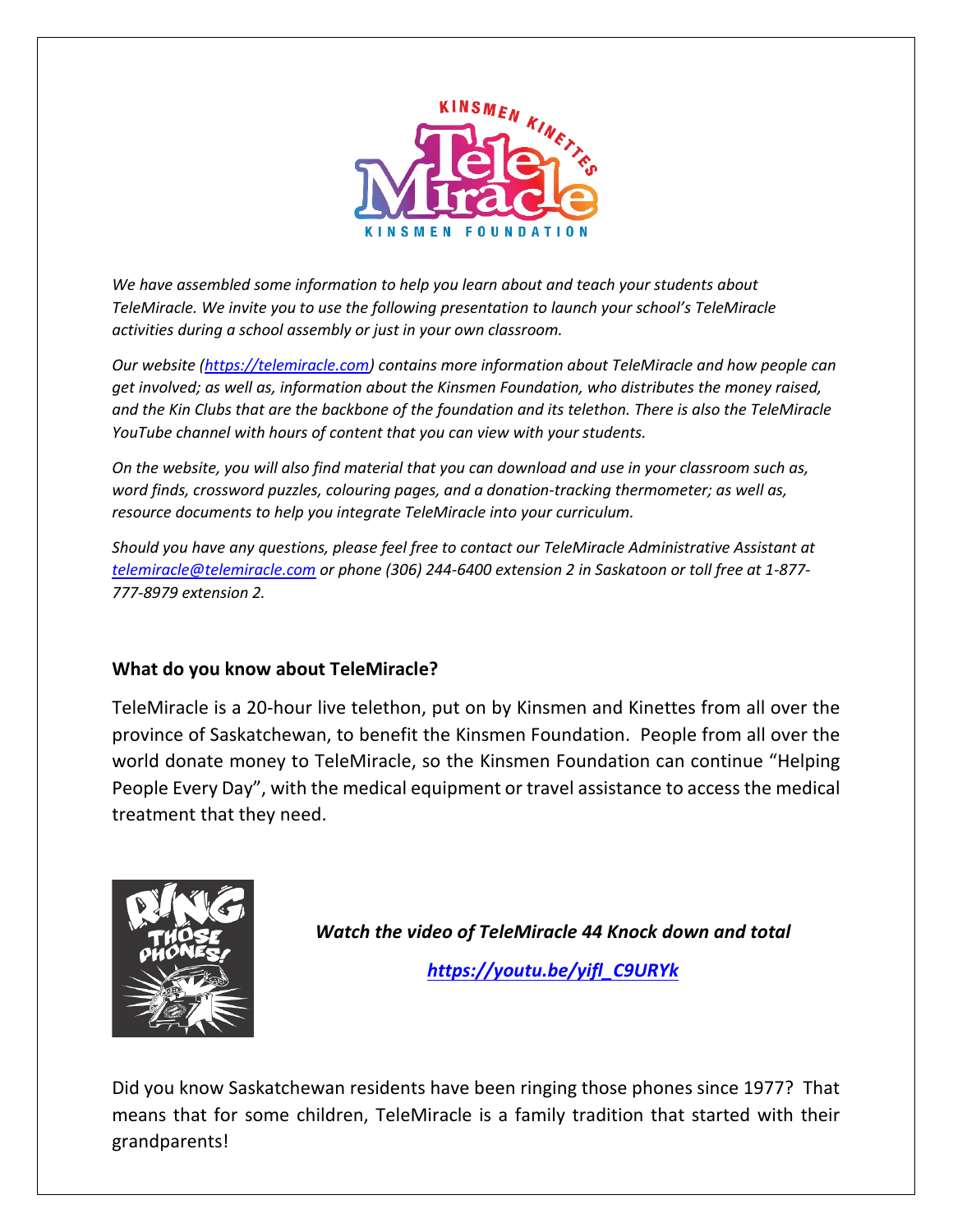For many people, this is their favorite event each year. Is there something you like best about TeleMiracle? Is it staying up late with your family to watch all the great talent? Have you auditioned for TeleMiracle? Do you remember seeing Helping Hands cover the walls at businesses all over town/city? Do you know someone in your community or family that has been helped by the funds raised at the telethon?

Let's look at a video of how raising money can help people just like you, who enjoy doing things other families do, like going to hockey games together, going shopping or even just going for a ride in their van.

*Watch the YouTube Video: TeleMiracle 44 Vignette – Shabatoski Family*

*<https://www.youtube.com/watch?v=ghtzsxgH9ww>*

Did you know that TeleMiracle is one of the highest raising telethons per capita in the world? That is impressive, especially for a small province like ours, and all residents of Saskatchewan should be very proud of this accomplishment. The money raised at TeleMiracle will stay right here to help people in our own province.

When we work together, we can change the world, one person or one family at a time. The people who work in the Kinsmen Foundation office know first-hand how the money raised here in our school helps change the world of a family in need.

## *Watch the YouTube video of the TeleMiracle 44 Show Opening:*

*<https://www.youtube.com/watch?v=fqoY6y-wwcQ&t=15sv>*

Change is Coming!

We are going to try and change the world. We will be a part of changing someone's life for the better, just like in the video.

For those of you who are interested in entering the colouring contest or video contest for TeleMiracle, your teacher (or I) can help you find the information you need, on the TeleMiracle website.